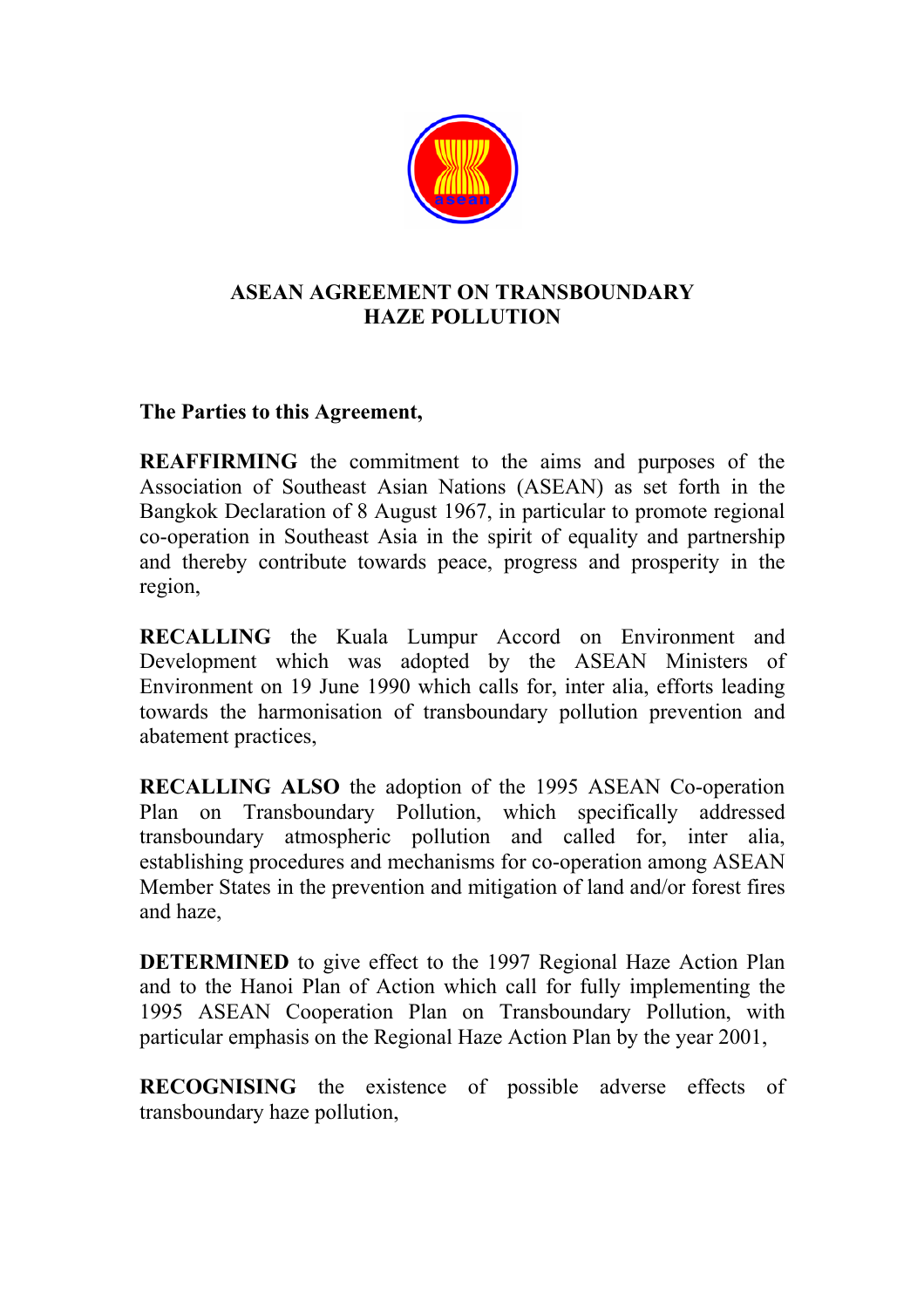**CONCERNED** that a rise in the level of emissions of air pollutants within the region as forecast may increase such adverse effects,

**RECOGNISING** the need to study the root causes and the implications of the transboundary haze pollution and the need to seek solutions for the problems identified,

**AFFIRMING** their willingness to further strengthen international cooperation to develop national policies for preventing and monitoring transboundary haze pollution,

**AFFIRMING ALSO** their willingness to co-ordinate national action for preventing and monitoring transboundary haze pollution through exchange of information, consultation, research and monitoring,

**DESIRING** to undertake individual and joint action to assess the origin, causes, nature and extent of land and/or forest fires and the resulting haze, to prevent and control the sources of such land and/or forest fires and the resulting haze by applying environmentally sound policies, practices and technologies and to strengthen national and regional capabilities and cooperation in assessment, prevention, mitigation and management of land and/or forest fires and the resulting haze,

**CONVINCED** that an essential means to achieve such collective action is the conclusion and effective implementation of an Agreement,

**Have agreed as follows:** 

### **PART I. GENERAL PROVISIONS**

#### **Article 1 Use of Terms**

For the purposes of this Agreement:

1. "Assisting Party" means a State, international organisation, any other entity or person that offer and/or render assistance to a Requesting Party or a Receiving Party in the event of land and/or forest fires or haze pollution.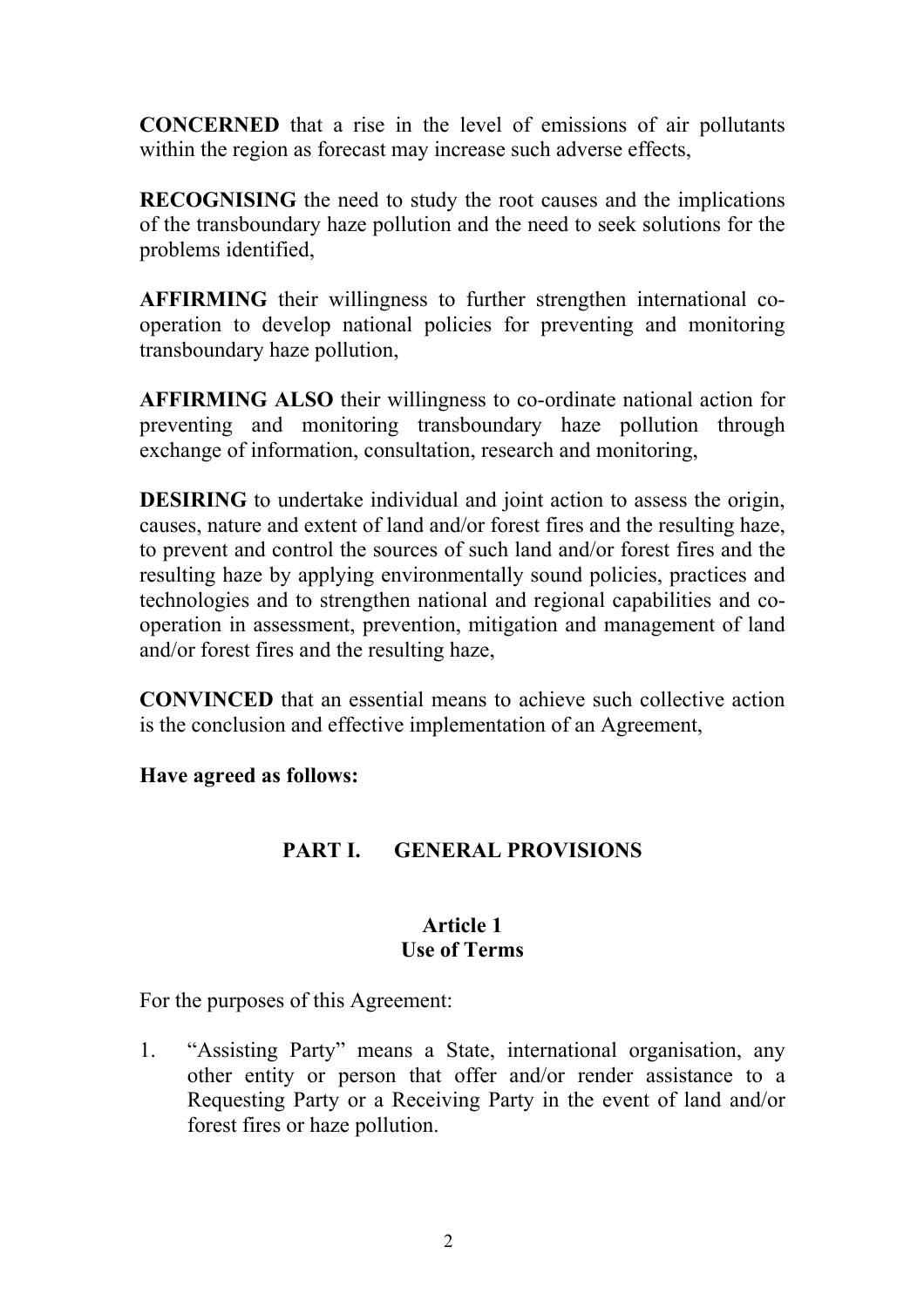- 2. "Competent authorities" means one or more entities designated and authorised by each Party to act on its behalf in the implementation of this Agreement.
- 3. "Controlled burning" means any fire, combustion or smouldering that occurs in the open air, which is controlled by national laws, rules, regulations or guidelines and does not cause fire outbreaks and transboundary haze pollution.
- 4. "Fire prone areas" means areas defined by the national authorities as areas where fires are most likely to occur or have a higher tendency to occur.
- 5. "Focal point" means an entity designated and authorised by each Party to receive and transmit communications and data pursuant to the provisions of this Agreement.
- 6. "Haze pollution" means smoke resulting from land and/or forest fire which causes deleterious effects of such a nature as to endanger human health, harm living resources and ecosystems and material property and impair or interfere with amenities and other legitimate uses of the environment.
- 7. "Land and/or forest fires" means fires such as coal seam fires, peat fires, and plantation fires.
- 8. "Member State" means a Member State of the Association of Southeast Asian Nations.
- 9. "Open burning" means any fire, combustion or smouldering that occurs in the open air.
- 10. "Party" means a Member State of ASEAN that has consented to be bound by this Agreement and for which the Agreement is in force.
- 11. "Receiving Party" means a Party that accepts assistance offered by an Assisting Party or Parties in the event of land and/or forest fires or haze pollution.
- 12. "Requesting Party" means a Party that requests from another Party or Parties assistance in the event of land and/or forest fires or haze pollution.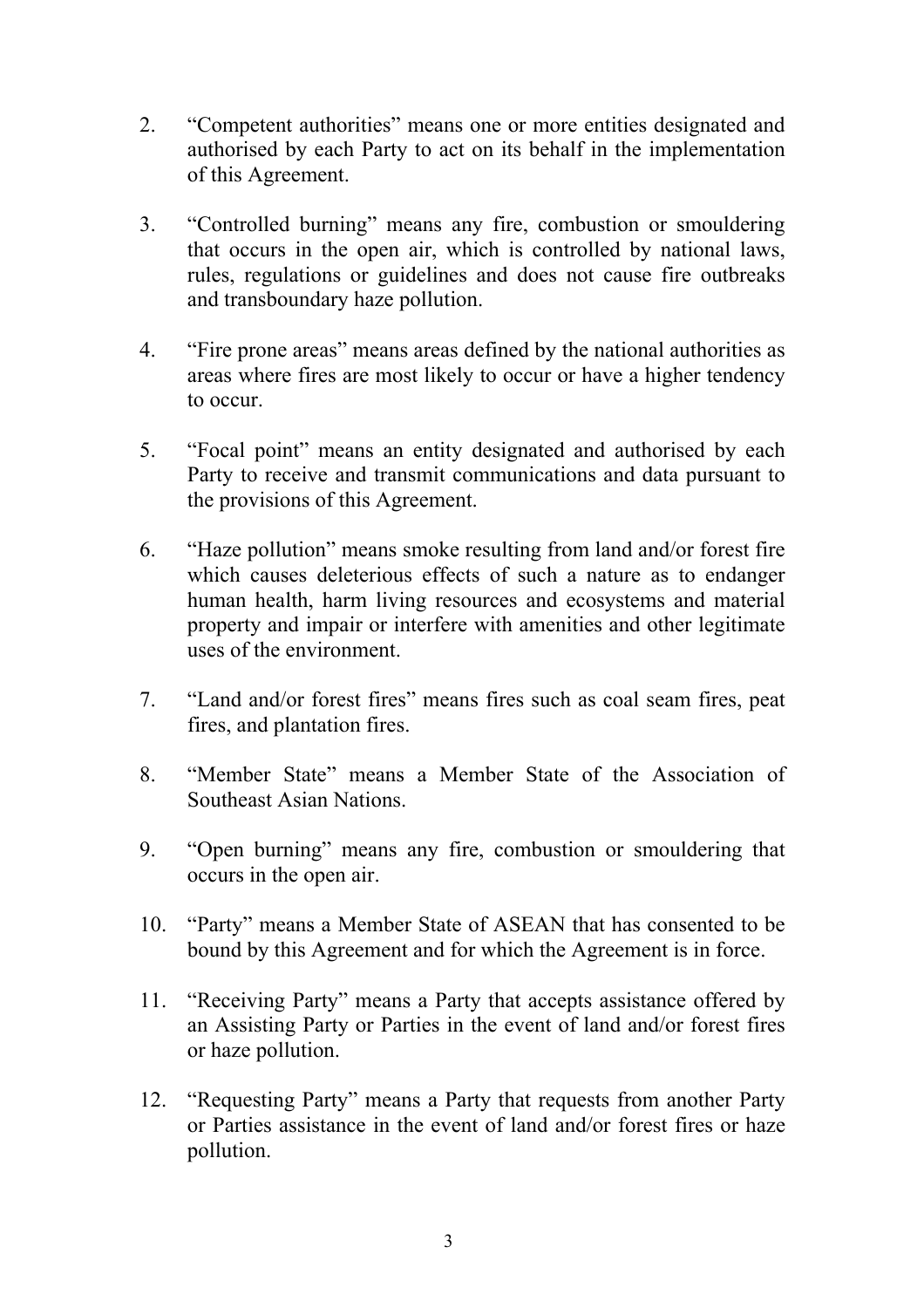- 13. "Transboundary haze pollution" means haze pollution whose physical origin is situated wholly or in part within the area under the national jurisdiction of one Member State and which is transported into the area under the jurisdiction of another Member State.
- 14. "Zero burning policy" means a policy that prohibits open burning but may allow some forms of controlled burning.

## **Article 2 Objective**

The objective of this Agreement is to prevent and monitor transboundary haze pollution as a result of land and/or forest fires which should be mitigated, through concerted national efforts and intensified regional and international co-operation. This should be pursued in the overall context of sustainable development and in accordance with the provisions of this Agreement.

# **Article 3 Principles**

The Parties shall be guided by the following principles in the implementation of this Agreement:

- 1. The Parties have, in accordance with the Charter of the United Nations and the principles of international law, the sovereign right to exploit their own resources pursuant to their own environmental and developmental policies, and the responsibility to ensure that activities within their jurisdiction or control do not cause damage to the environment and harm to human health of other States or of areas beyond the limits of national jurisdiction.
- 2. The Parties shall, in the spirit of solidarity and partnership and in accordance with their respective needs, capabilities and situations, strengthen co-operation and co-ordination to prevent and monitor transboundary haze pollution as a result of land and/or forest fires which should be mitigated.
- 3. The Parties should take precautionary measures to anticipate, prevent and monitor tranboundary haze pollution as a result of land and/or forest fires which should be mitigated, to minimise its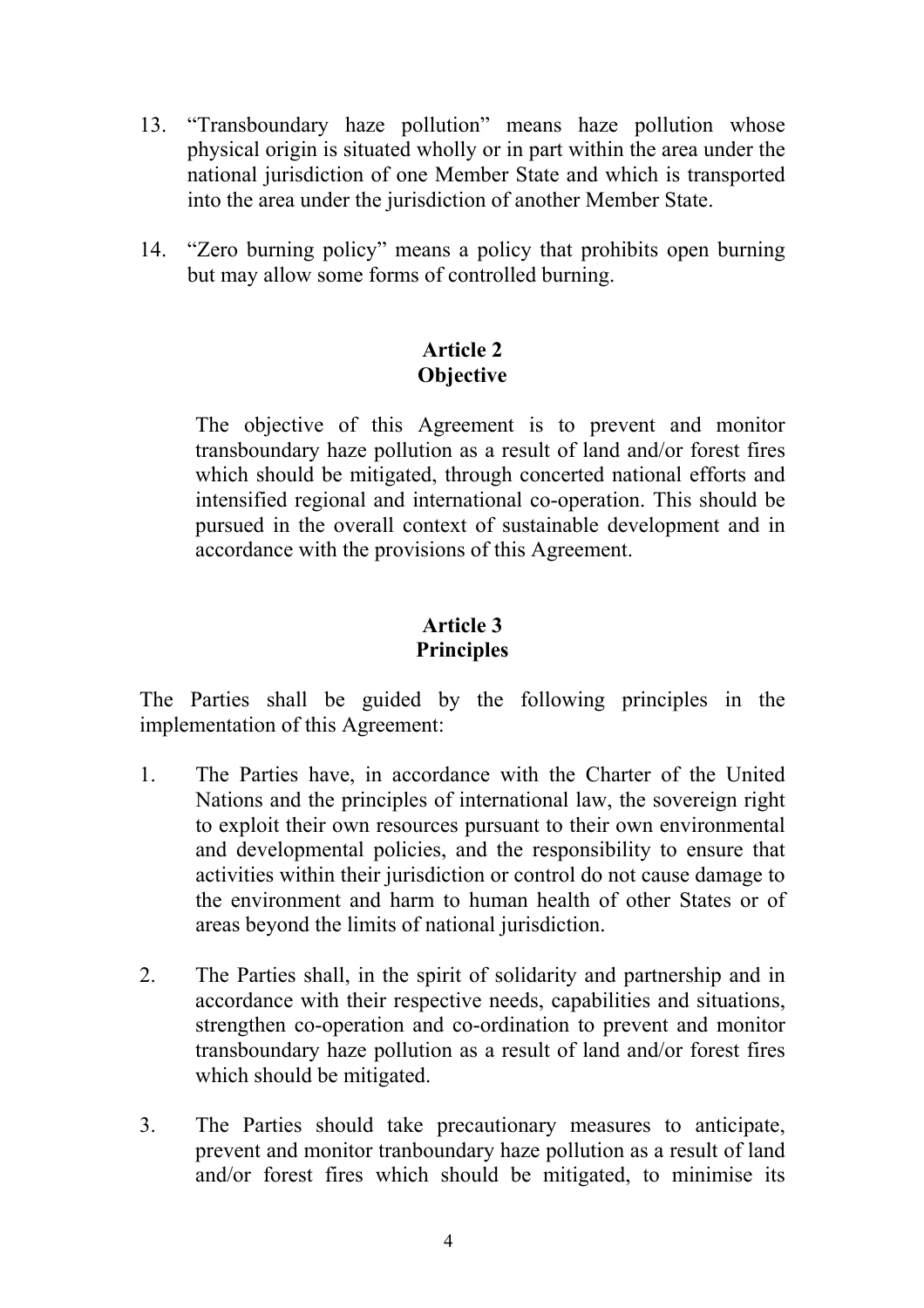adverse effects. Where there are threats of serious or irreversible damage from transboundary haze pollution, even without full scientific certainty, precautionary measures shall be taken by Parties concerned.

- 4. The Parties should manage and use their natural resources, including forest and land resources, in an ecologically sound and sustainable manner.
- 5. The Parties, in addressing transboundary haze pollution, should involve, as appropriate, all stakeholders, including local communities, non-governmental organisations, farmers and private enterprises.

### **Article 4 General Obligations**

In pursuing the objective of this Agreement, the Parties shall:

- 1. Co-operate in developing and implementing measures to prevent and monitor transboundary haze pollution as a result of land and/or forest fires which should be mitigated, and to control sources of fires, including by the identification of fires, development of monitoring, assessment and early warning systems, exchange of information and technology, and the provision of mutual assistance.
- 2. When the transboundary haze pollution originates from within their territories, respond promptly to a request for relevant information or consultations sought by a State or States that are or may be affected by such transboundary haze pollution, with a view to minimising the consequences of the transboundary haze pollution.
- 3. Take legislative, administrative and/or other measures to implement their obligations under this Agreement.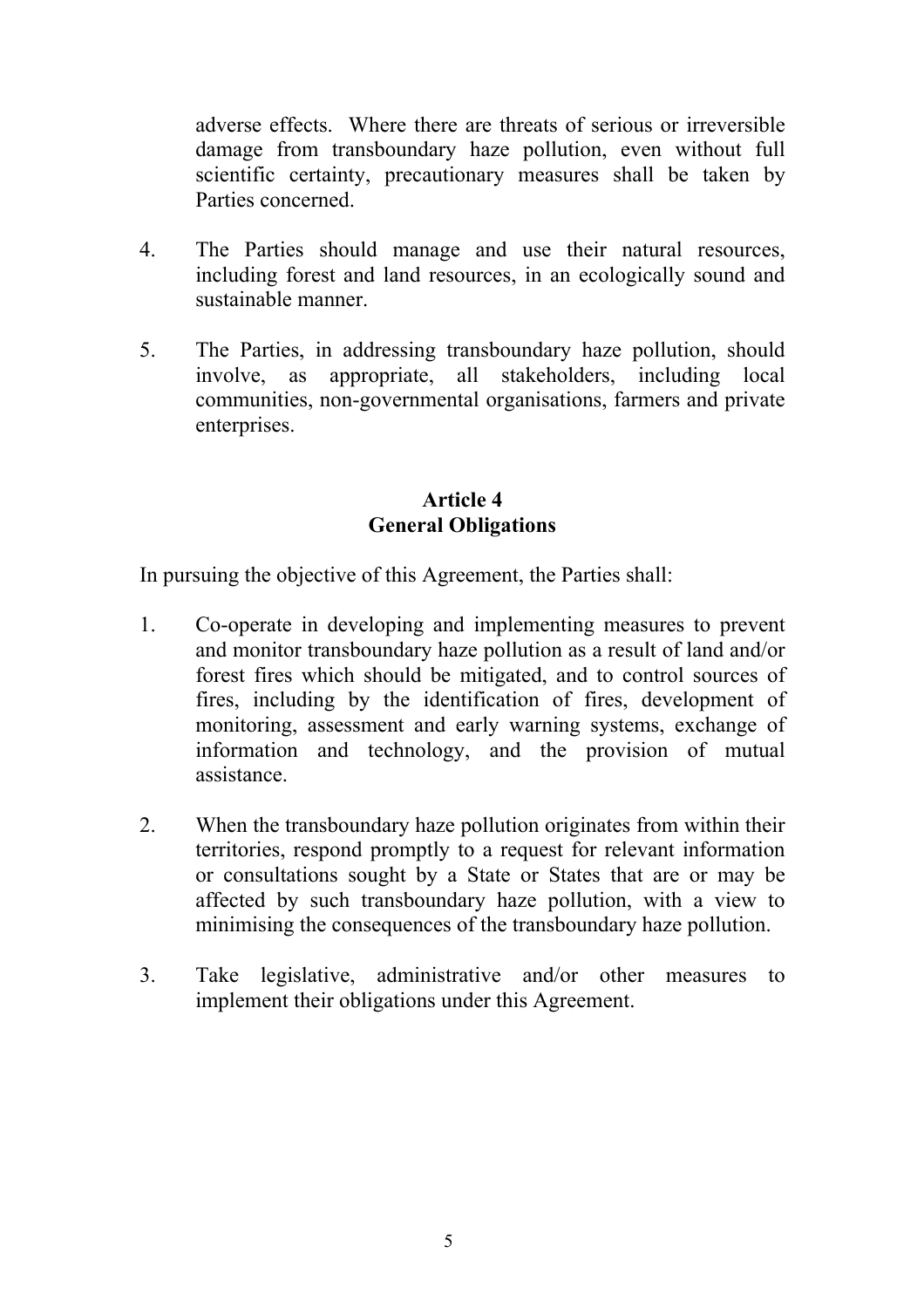## **PART II. MONITORING, ASSESSMENT, PREVENTION AND RESPONSE**

### **Article 5**

# **ASEAN Co-ordinating Centre for Transboundary Haze Pollution Control**

- 1. The ASEAN Co-ordinating Centre for Transboundary Haze Pollution Control, hereinafter referred to as "the ASEAN Centre", is hereby established for the purposes of facilitating co-operation and co-ordination among the Parties in managing the impact of land and/or forest fires in particular haze pollution arising from such fires.
- 2. The ASEAN Centre shall work on the basis that the national authority will act first to put out the fires. When the national authority declares an emergency situation, it may make a request to the ASEAN Centre to provide assistance.
- 3. A Committee composed of representatives of the national authorities of the Parties shall oversee the operation of the ASEAN Centre.
- 4. The ASEAN Centre shall carry out the functions as set out in **Annex** and any other functions as directed by the Conference of the Parties.

#### **Article 6 Competent Authorities and Focal Points**

- 1. Each Party shall designate one or more Competent Authorities and a Focal Point that shall be authorised to act on its behalf in the performance of the administrative functions required by this Agreement.
- 2. Each Party shall inform other Parties and the ASEAN Centre, of its Competent Authorities and Focal Point, and of any subsequent changes in their designations.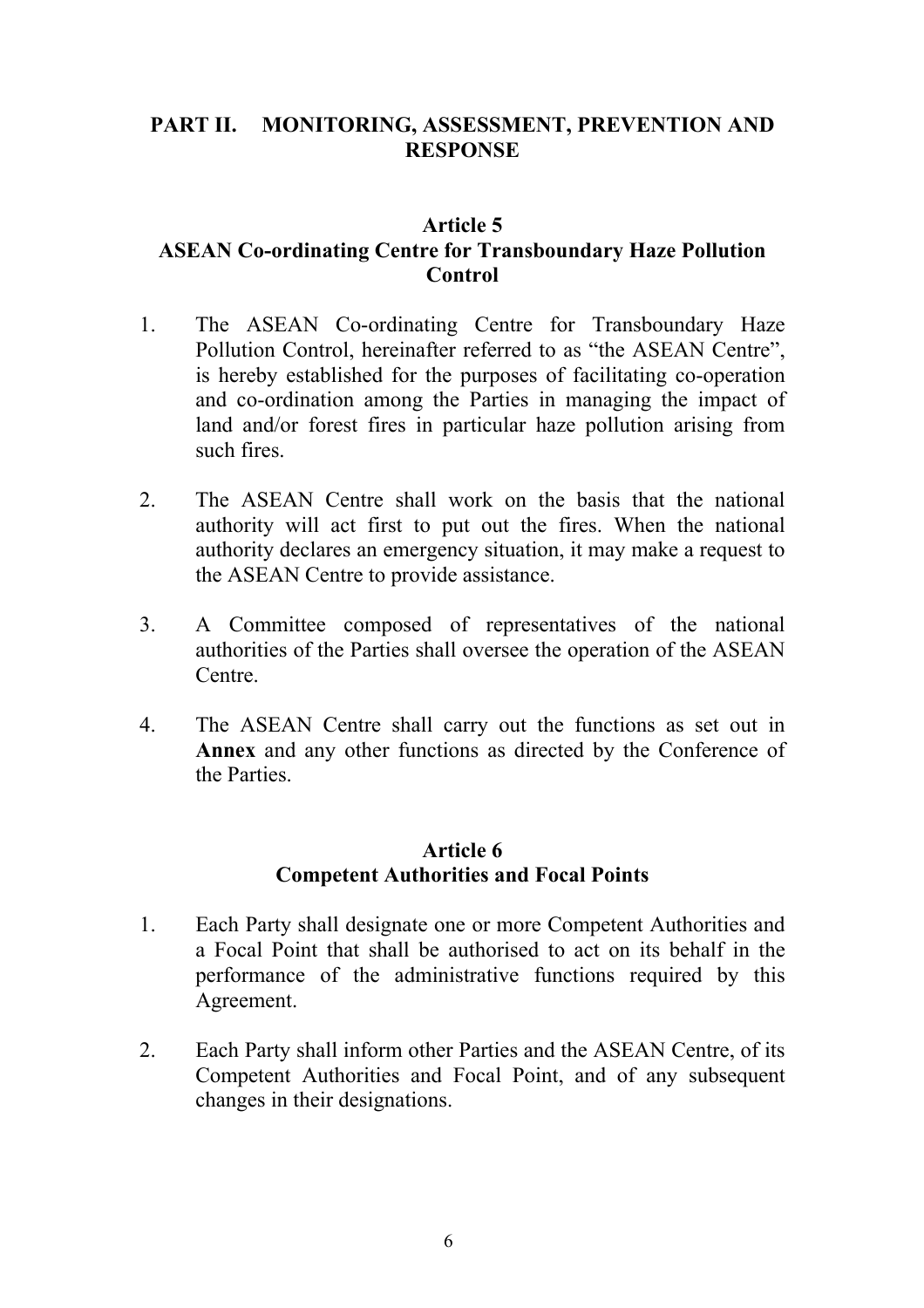3. The ASEAN Centre shall regularly and expeditiously provide to Parties and relevant international organisations the information referred to in paragraph 2 above.

# **Article 7 Monitoring**

- 1. Each Party shall take appropriate measures to monitor:
	- a. all fire prone areas,
	- b. all land and/or forest fires,
	- c. the environmental conditions conducive to such land and/or forest fires, and
	- d. haze pollution arising from such land and/or forest fires.
- 2. Each Party shall designate one or more bodies to function as National Monitoring Centres, to undertake monitoring referred to in paragraph 1 above in accordance with their respective national procedures.
- 3. The Parties, in the event that there are fires, shall initiate immediate action to control or to put out the fires.

# **Article 8 Assessment**

- 1. Each Party shall ensure that its National Monitoring Centre, at agreed regular intervals, communicates to the ASEAN Centre, directly or through its Focal Point, data obtained relating to fire prone areas, land and/or forest fires, the environmental conditions conducive to such land and/or forest fires, and haze pollution arising from such land and/or forest fires.
- 2. The ASEAN Centre shall receive, consolidate and analyse the data communicated by the respective National Monitoring Centres or Focal Points.
- 3. On the basis of analysis of the data received, the ASEAN Centre shall, where possible, provide to each Party, through its Focal Point, an assessment of risks to human health or the environment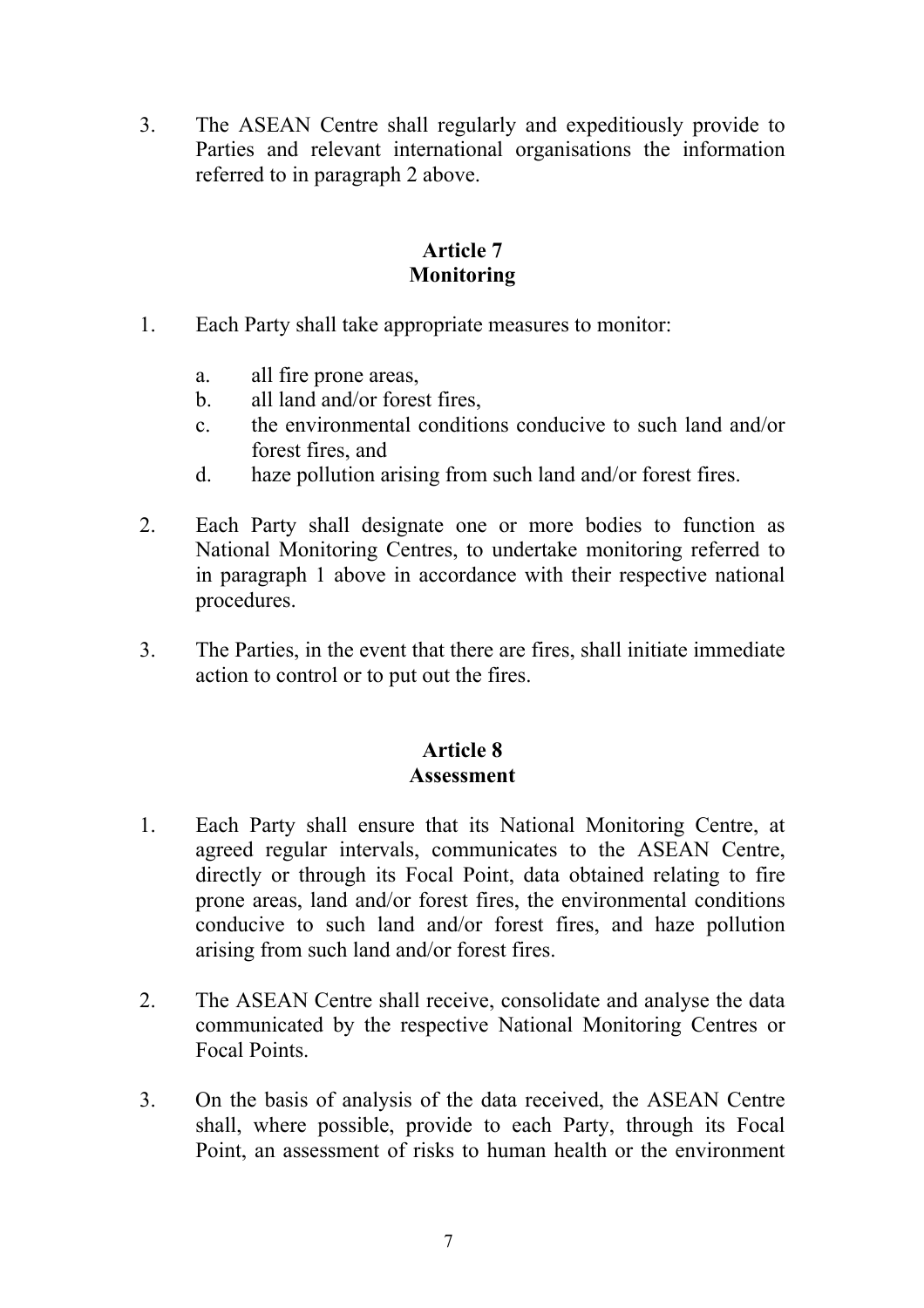arising from land and/or forest fires and the resulting transboundary haze pollution.

# **Article 9 Prevention**

Each Party shall undertake measures to prevent and control activities related to land and/or forest fires that may lead to transboundary haze pollution, which include:

- a. Developing and implementing legislative and other regulatory measures, as well as programmes and strategies to promote zero burning policy to deal with land and/or forest fires resulting in transboundary haze pollution;
- b. Developing other appropriate policies to curb activities that may lead to land and/or forest fires;
- c. Identifying and monitoring areas prone to occurrence of land and/or forest fires;
- d. Strengthening local fire management and firefighting capability and co-ordination to prevent the occurrence of land and/or forest fires;
- e. Promoting public education and awareness-building campaigns and strengthening community participation in fire management to prevent land and/or forest fires and haze pollution arising from such fires;
- f. Promoting and utilising indigenous knowledge and practices in fire prevention and management; and
- g. Ensuring that legislative, administrative and/or other relevant measures are taken to control open burning and to prevent land clearing using fire.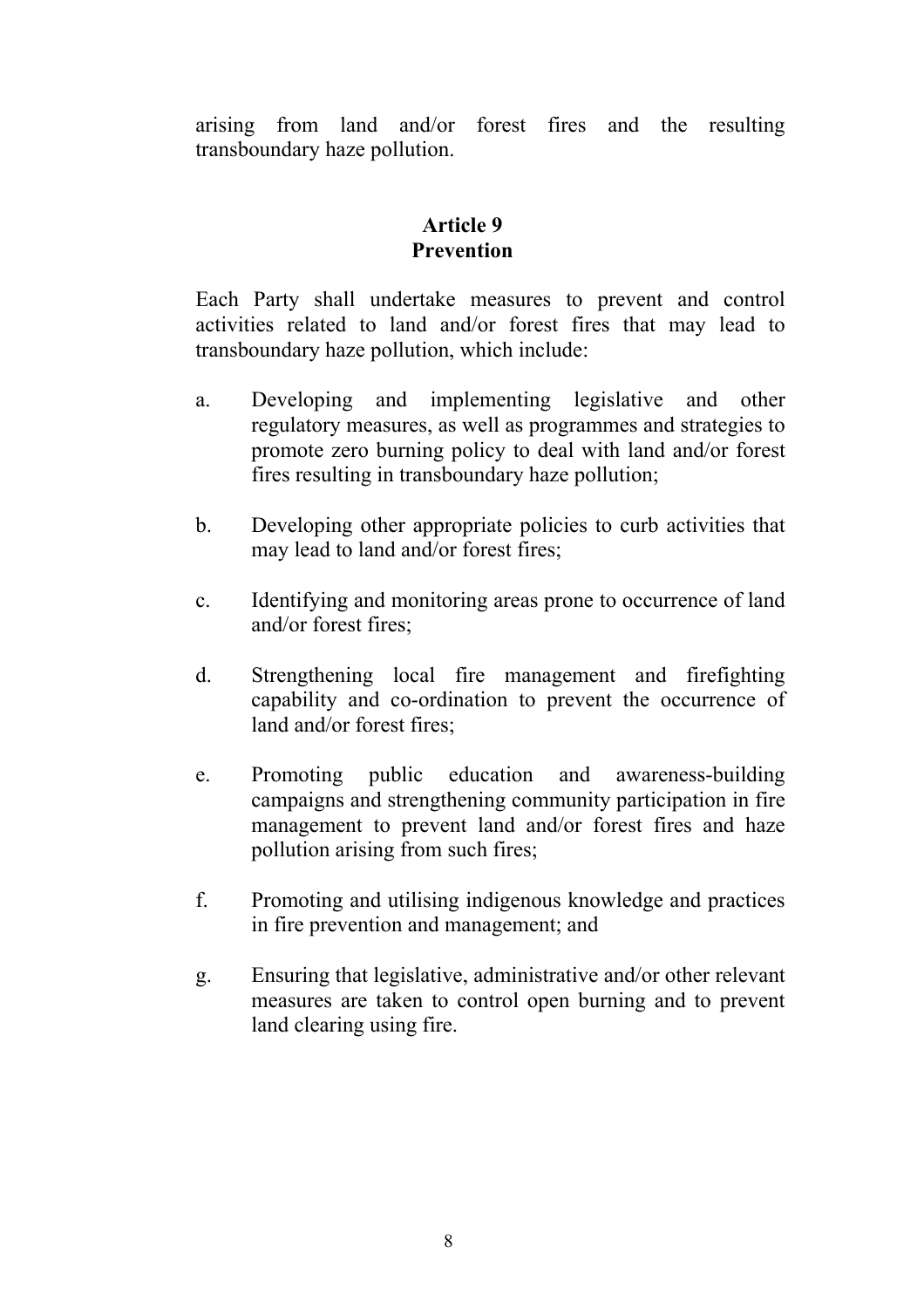# **Article 10 Preparedness**

- 1. The Parties shall, jointly or individually, develop strategies and response plans to identify, manage and control risks to human health and the environment arising from land and/or forest fires and related haze pollution arising from such fires.
- 2. The Parties shall, as appropriate, prepare standard operating procedures for regional co-operation and national action required under this Agreement.

### **Article 11 National Emergency Response**

- 1. Each Party shall ensure that appropriate legislative, administrative and financial measures are taken to mobilise equipment, materials, human and financial resources required to respond to and mitigate the impact of land and/or forest fires and haze pollution arising from such fires.
- 2. Each Party shall forthwith inform other Parties and the ASEAN Centre of such measures.

### **Article 12**

# **Joint Emergency Response through the Provision of Assistance**

- 1. If a Party needs assistance in the event of land and/or forest fires or haze pollution arising from such fires within its territory, it may request such assistance from any other Party, directly or through the ASEAN Centre, or, where appropriate, from other States or international organisations.
- 2. Assistance can only be employed at the request of and with the consent of the requesting Party, or, when offered by another Party or Parties, with the consent of the receiving Party.
- 3. Each Party to which a request for assistance is directed shall promptly decide and notify the requesting Party, directly or through the ASEAN Centre, whether it is in a position to render the assistance requested, and of the scope and terms of such assistance.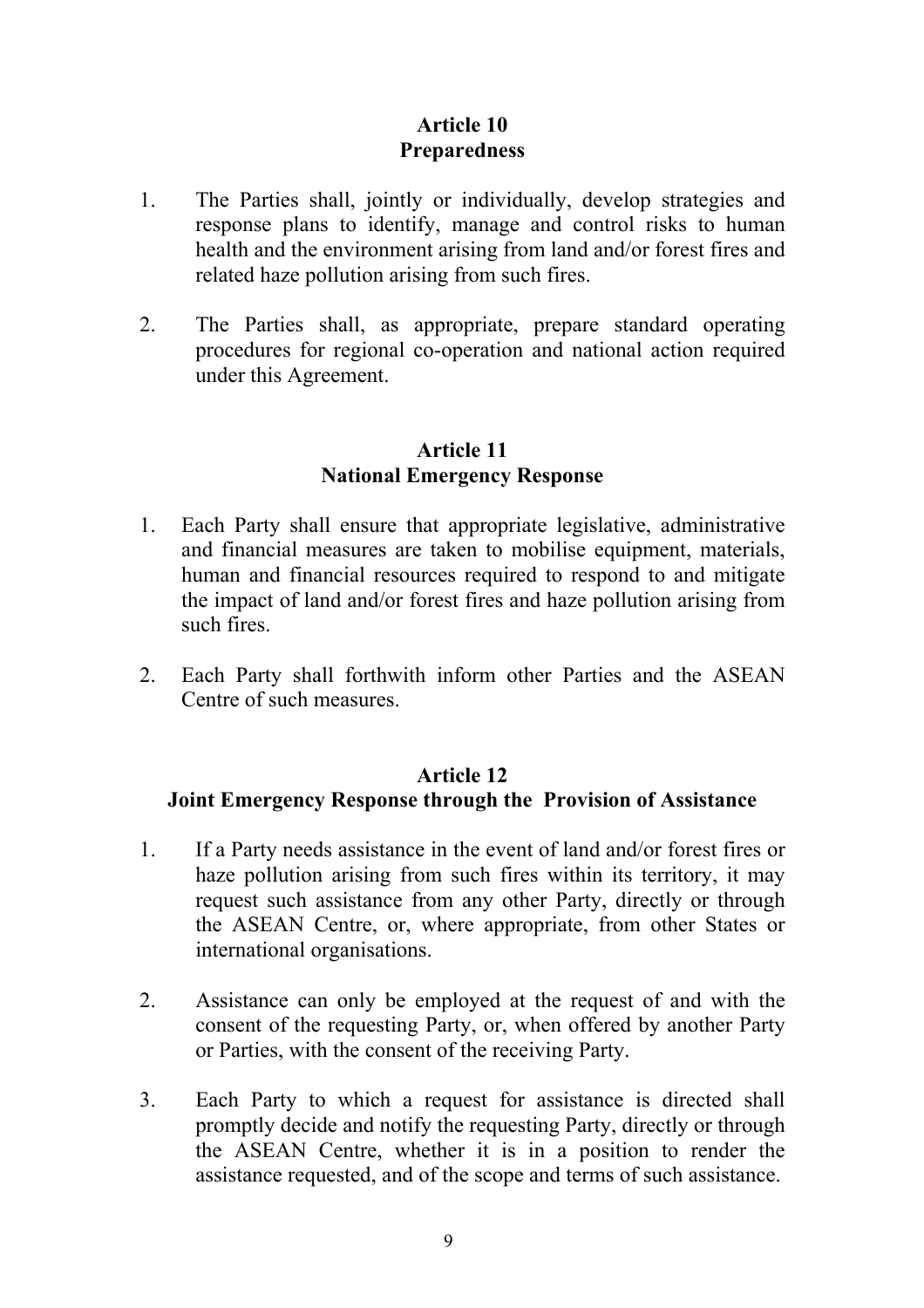- 4. Each Party to which an offer of assistance is directed shall promptly decide and notify the assisting Party, directly or through the ASEAN Centre, whether it is in a position to accept the assistance offered, and of the scope and terms of such assistance.
- 5. The requesting Party shall specify the scope and type of assistance required and, where practicable, provide the assisting Party with such information as may be necessary for that Party to determine the extent to which it is able to meet the request. In the event that it is not practicable for the requesting Party to specify the scope and type of assistance required, the requesting Party and assisting Party shall, in consultation, jointly assess and decide upon the scope and type of assistance required.
- 6. The Parties shall, within the limits of their capabilities, identify and notify the ASEAN Centre of experts, equipment and materials which could be made available for the provision of assistance to other Parties in the event of land and/or forest fires or haze pollution resulting from such fires as well as the terms, especially financial, under which such assistance could be provided.

# **Article 13 Direction and Control of Assistance**

Unless otherwise agreed:

- 1. The requesting or receiving Party shall exercise the overall direction, control, co-ordination and supervision of the assistance within its territory. The assisting Party should, where the assistance involves personnel, designate in consultation with the requesting or receiving Party, the person or entity who should be in charge of and retain immediate operational supervision over the personnel and the equipment provided by it. The designated person or entity should exercise such supervision in co-operation with the appropriate authorities of the requesting or receiving Party.
- 2. The requesting or receiving Party shall provide, to the extent possible, local facilities and services for the proper and effective administration of the assistance. It shall also ensure the protection of personnel, equipment and materials brought into its territory by or on behalf of the assisting Party for such purposes.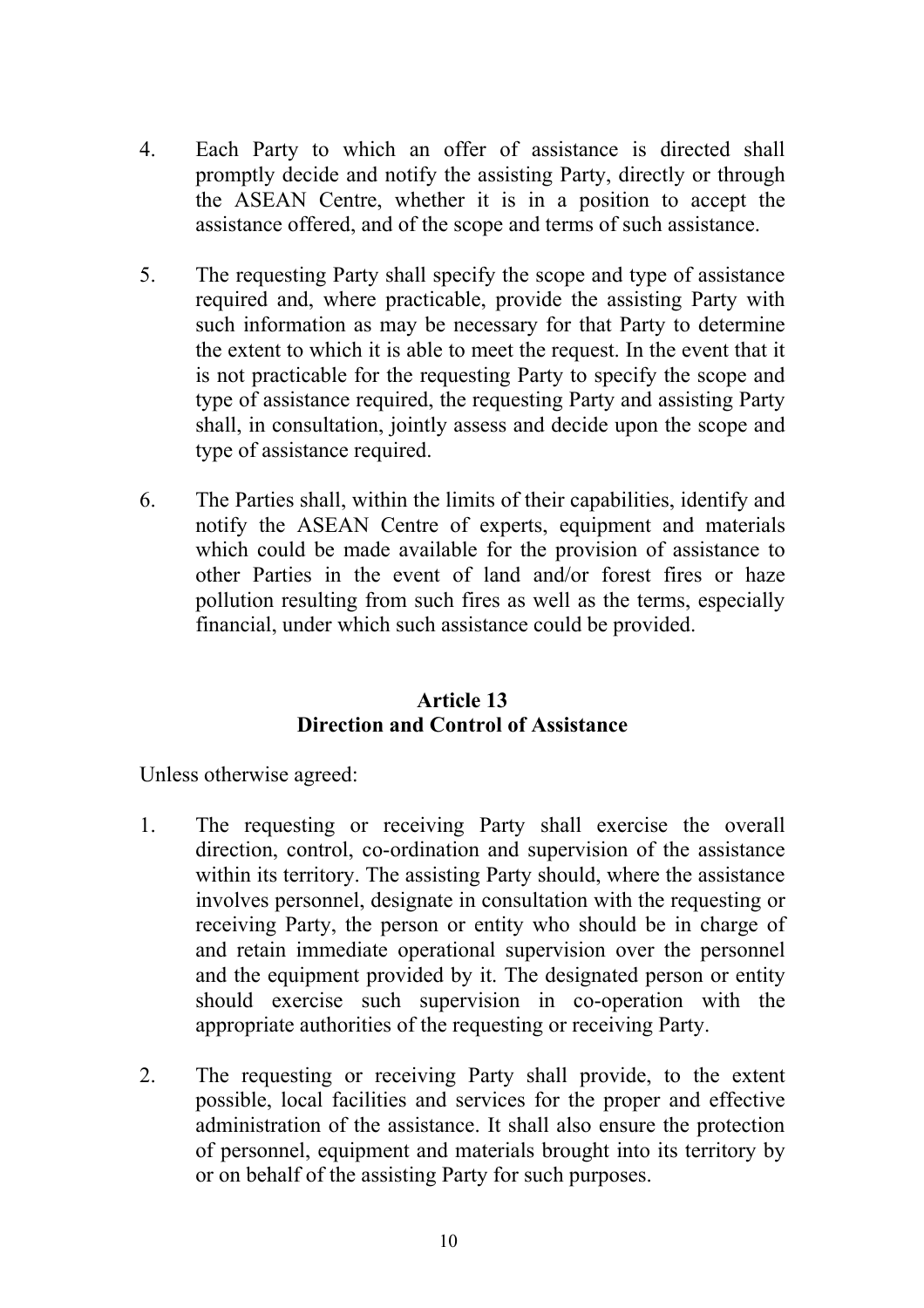3. A Party providing or receiving assistance in response to a request referred to in paragraph (1) above shall co-ordinate that assistance within its territory.

#### **Article 14**

## **Exemptions and Facilities in Respect of the Provision of Assistance**

- 1. The requesting or receiving Party shall accord to personnel of the assisting Party and personnel acting on its behalf, the necessary exemptions and facilities for the performance of their functions.
- 2. The requesting or receiving Party shall accord the assisting Party exemptions from taxation, duties or other charges on the equipment and materials brought into the territory of the requesting or receiving Party for the purpose of the assistance.
- 3. The requesting or receiving Party shall facilitate the entry into, stay in and departure from its territory of personnel and of equipment and materials involved or used in the assistance.

### **Article 15**

# **Transit of Personnel, Equipment and Materials in Respect of the Provision of Assistance**

Each Party shall, at the request of the Party concerned, seek to facilitate the transit through its territory of duly notified personnel, equipment and materials involved or used in the assistance to the requesting or receiving Party.

# **PART III. TECHNICAL CO-OPERATION AND SCIENTIFIC RESEARCH**

# **Article 16 Technical Co-operation**

1. In order to increase the preparedness for and to mitigate the risks to human health and the environment arising from land and/or forest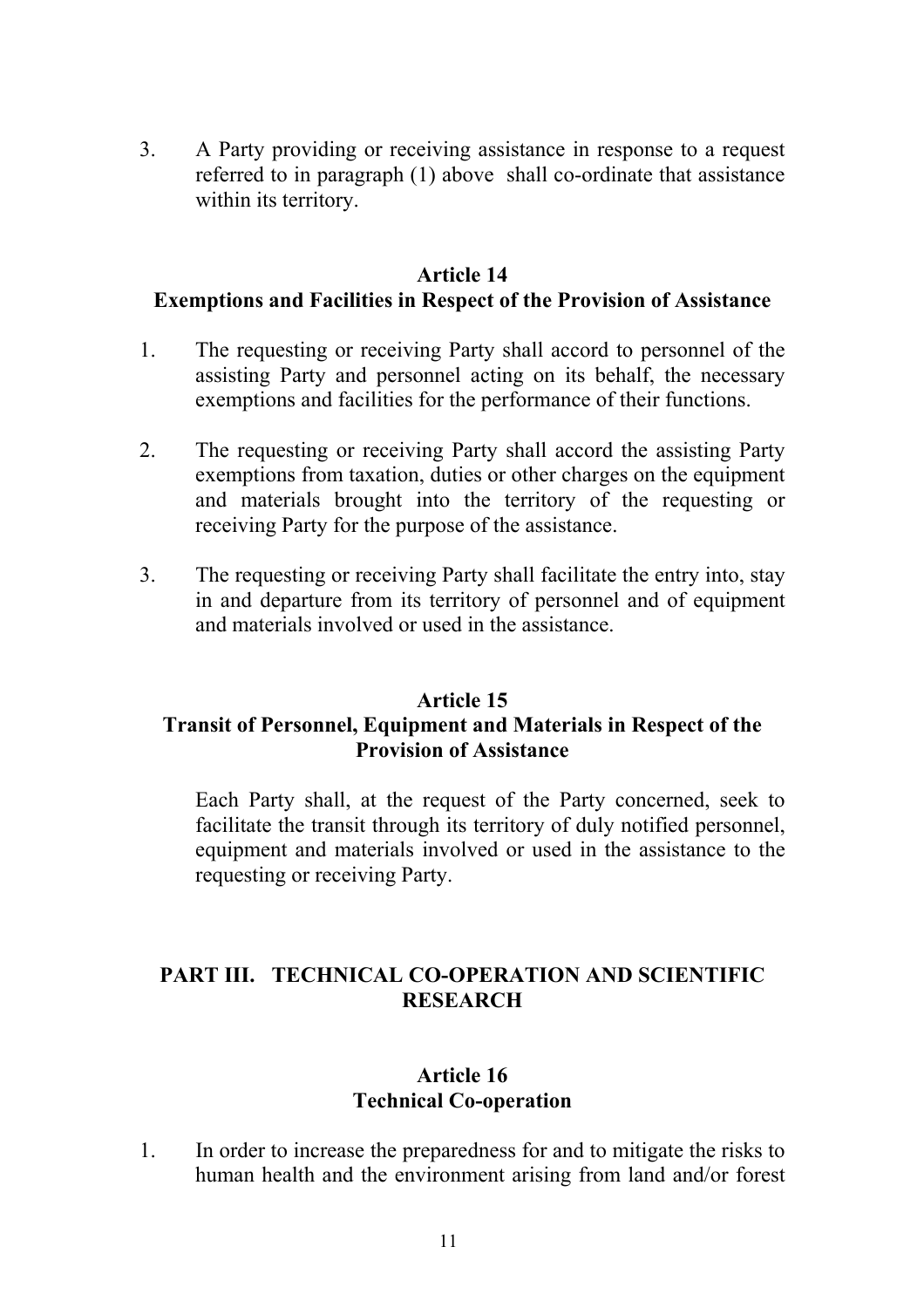fires or haze pollution arising from such fires, the Parties shall undertake technical co-operation in this field, including the following:

- a. Facilitate mobilisation of appropriate resources within and outside the Parties;
- b. Promote the standardisation of the reporting format of data and information;
- c. Promote the exchange of relevant information, expertise, technology, techniques and know-how;
- d. Provide or make arrangements for relevant training, education and awareness-raising campaigns, in particular relating to the promotion of zero-burning practices and the impact of haze pollution on human health and the environment;
- e. Develop or establish techniques on controlled burning particularly for shifting cultivators and small farmers, and to exchange and share experiences on controlled-burning practices;
- f. Facilitate exchange of experience and relevant information among enforcement authorities of the Parties;
- g. Promote the development of markets for the utilisation of biomass and appropriate methods for disposal of agricultural wastes;
- h. Develop training programmes for firefighters and trainers to be trained at local, national and regional levels; and
- i. Strengthen and enhance the technical capacity of the Parties to implement this Agreement.
- 2. The ASEAN Centre shall facilitate activities for technical cooperation as identified in paragraph 1 above.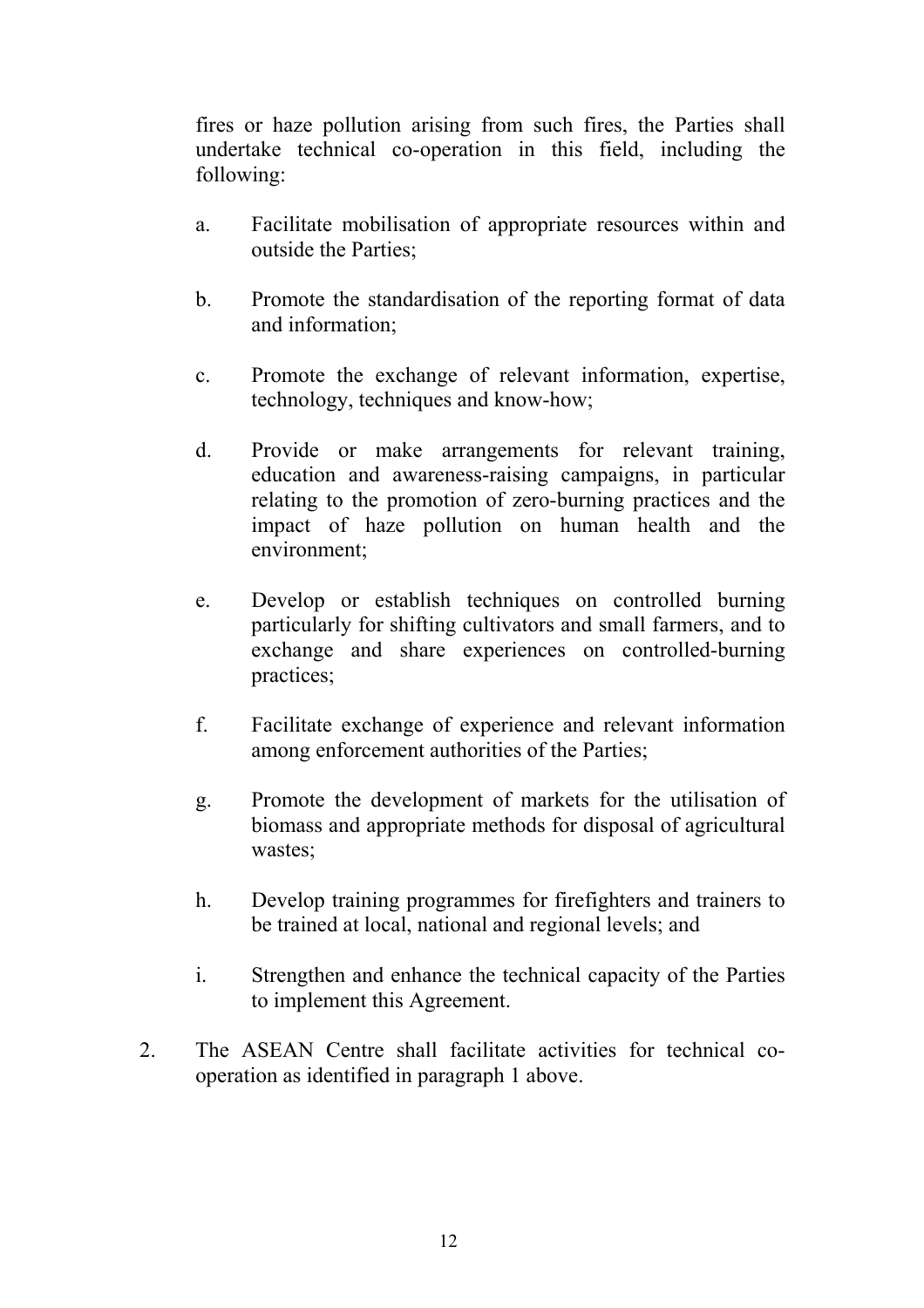# **Article 17 Scientific Research**

The Parties shall individually or jointly, including in co-operation with appropriate international organisations, promote and, whenever possible, support scientific and technical research programmes related to the root causes and consequences of transboundary haze pollution and the means, methods, techniques and equipment for land and/or forest fire management, including fire fighting.

# **PART IV. INSTITUTIONAL ARRANGEMENTS**

## **Article 18 Conference of the Parties**

- 1. A Conference of the Parties is hereby established. The first meeting of the Conference of the Parties shall be convened by the Secretariat not later than one year after the entry into force of this Agreement. Thereafter, ordinary meetings of the Conference of the Parties shall be held at least once every year, in as far as possible in conjunction with appropriate meetings of ASEAN.
- 2. Extraordinary meetings shall be held at any other time upon the request of one Party provided that such request is supported by at least one other Party.
- 3. The Conference of the Parties shall keep under continuous review and evaluation the implementation of this Agreement and to this end shall:
	- a. Take such action as is necessary to ensure the effective implementation of this Agreement;
	- b. Consider reports and other information which may be submitted by a Party directly or through the Secretariat;
	- c. Consider and adopt protocols in accordance with the Article 21 of this Agreement;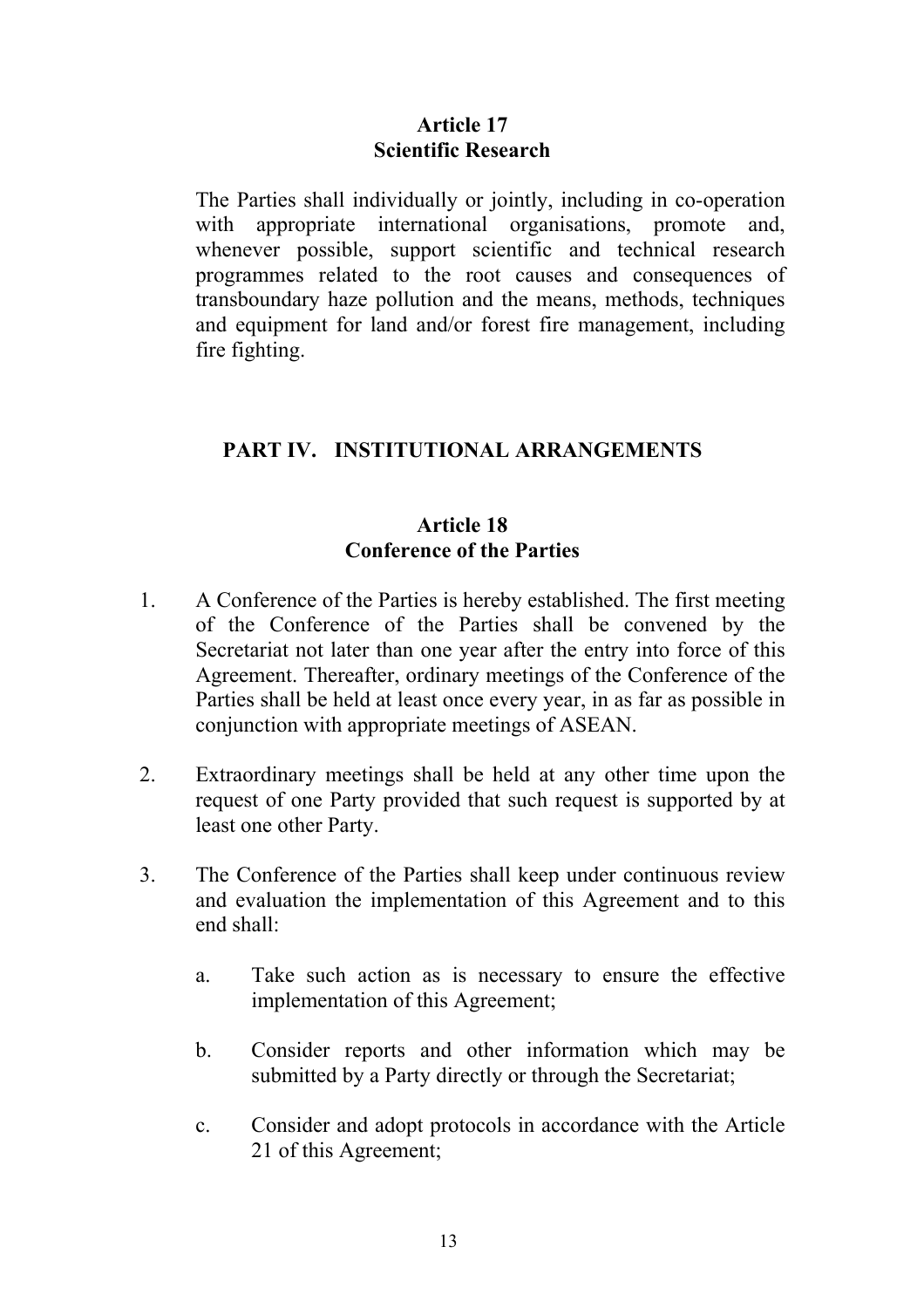- d. Consider and adopt any amendment to this Agreement;
- e. Adopt, review and amend as required any Annexes to this Agreement;
- f. Establish subsidiary bodies as may be required for the implementation of this Agreement; and
- g. Consider and undertake any additional action that may be required for the achievement of the objective of this Agreement.

### **Article 19 Secretariat**

- 1. A Secretariat is hereby established.
- 2. The functions of the Secretariat shall include:
	- a. Arrange for and service meetings of the Conference of the Parties and of other bodies established by this Agreement;
	- b. Transmit to the Parties notifications, reports and other information received in accordance with this Agreement;
	- c. Consider inquiries by, and information from, the Parties, and to consult with them on questions relating to this Agreement;
	- d. Ensure the necessary co-ordination with other relevant international bodies and in particular to enter into administrative arrangements as may be required for the effective discharge of the Secretariat functions; and
	- e. Perform such other functions as may be assigned to it by the Parties.
- 3. The ASEAN Secretariat shall serve as the Secretariat to this Agreement.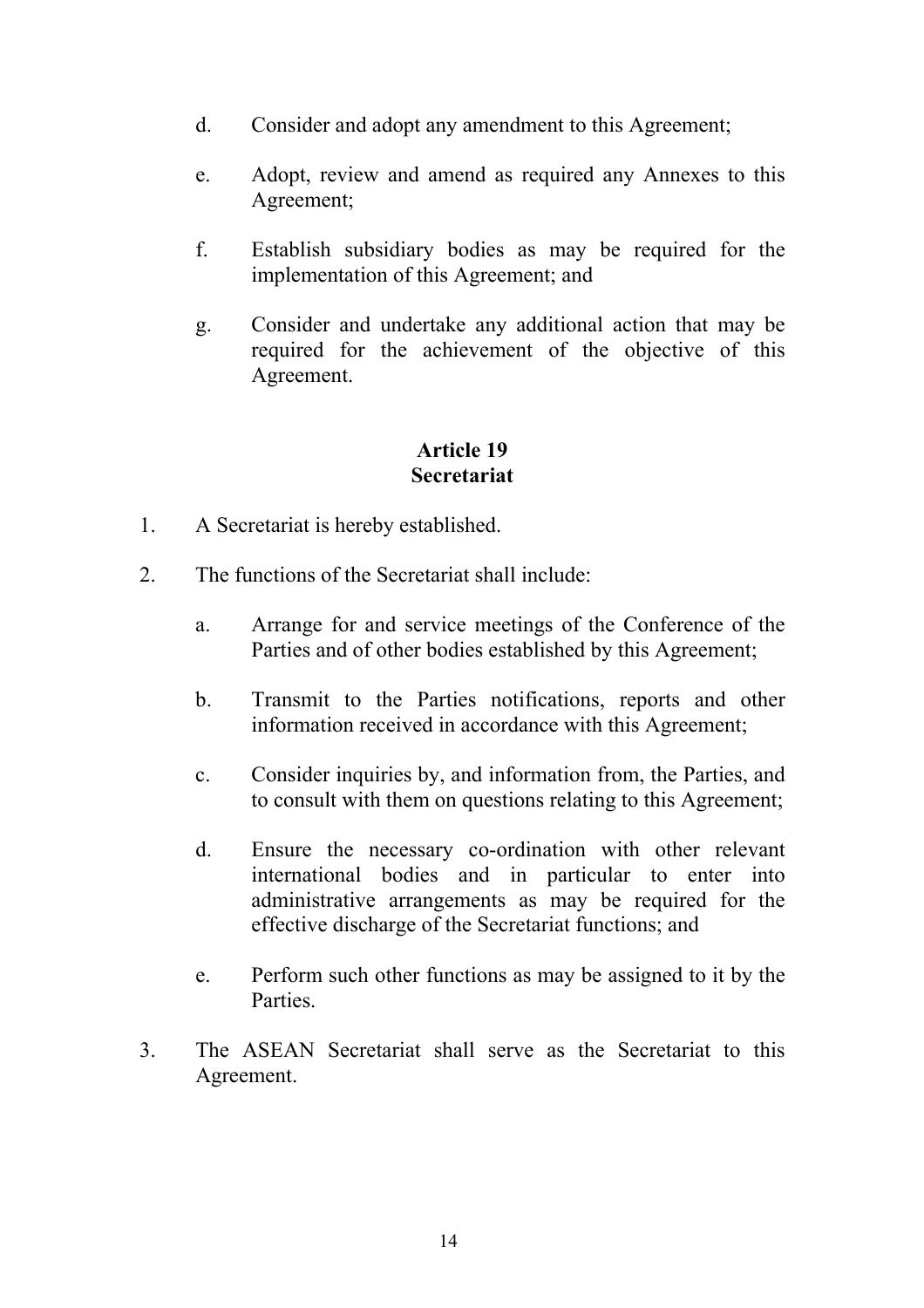# **Article 20 Financial Arrangements**

- 1. A Fund is hereby established for the implementation of this Agreement.
- 2. It shall be known as the ASEAN Transboundary Haze Pollution Control Fund.
- 3. The Fund shall be administered by the ASEAN Secretariat under the guidance of the Conference of the Parties.
- 4. The Parties shall, in accordance with the decisions of the Conference of the Parties, make voluntary contributions to the Fund.
- 5. The Fund shall be open to contributions from other sources subject to the agreement of or approval by the Parties.
- 6. The Parties may, where necessary, mobilise additional resources required for the implementation of this Agreement from relevant international organisations, in particular regional financial institutions and the international donor community.

# **PART V. PROCEDURES**

### **Article 21 Protocols**

- 1. The Parties shall co-operate in the formulation and adoption of protocols to this Agreement, prescribing agreed measures, procedures and standards for the implementation of this Agreement.
- 2. The Conference of the Parties may, at ordinary meetings, adopt protocols to this Agreement by consensus of all Parties.
- 3. The text of any proposed protocol shall be communicated to the Parties by the Secretariat at least six months before such a session.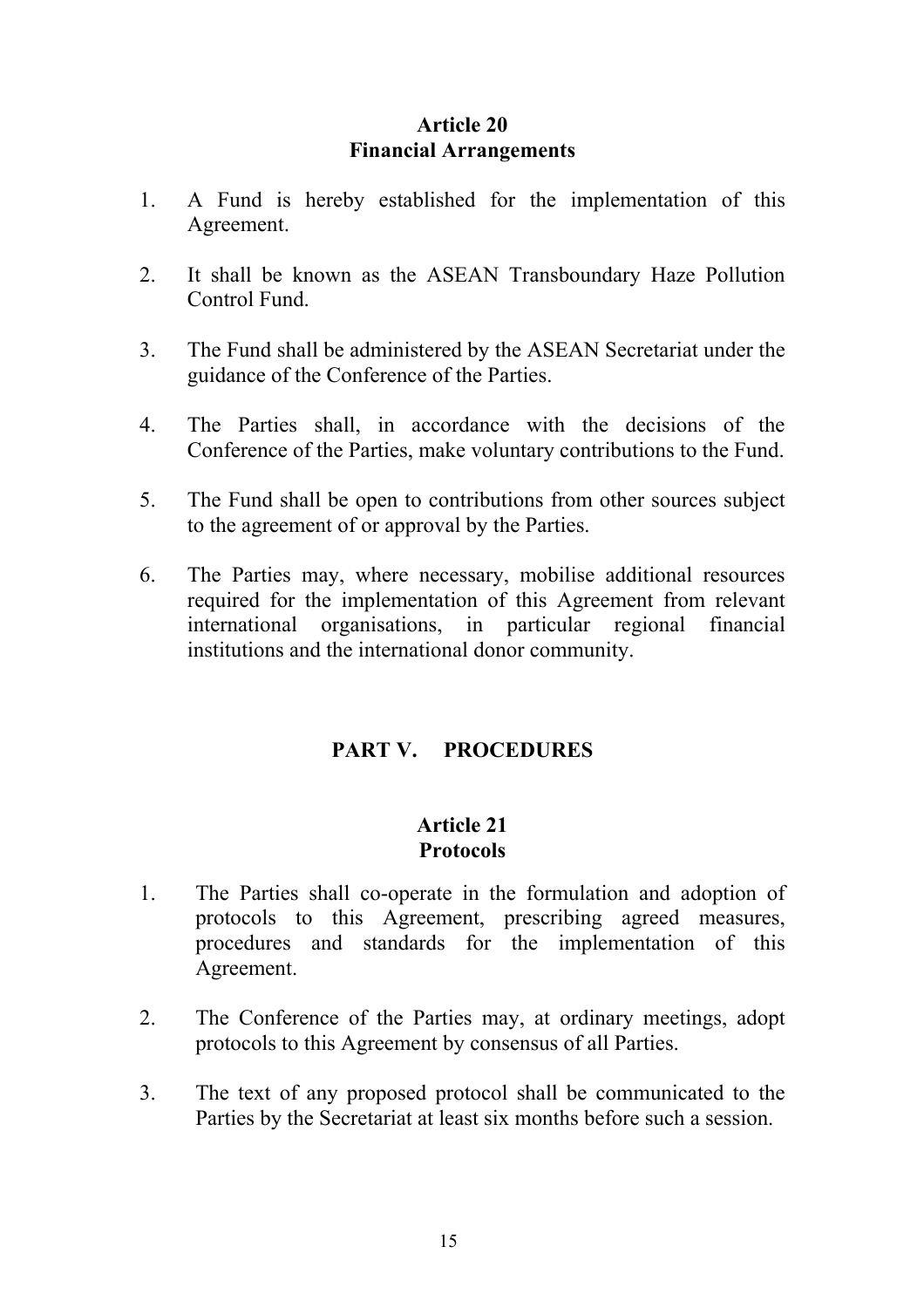4. The requirements for the entry into force of any protocol shall be established by that instrument.

### **Article 22 Amendments to the Agreement**

- 1. Any Party may propose amendments to the Agreement.
- 2. The text of any proposed amendment shall be communicated to the Parties by the Secretariat at least six months before the Conference of the Parties at which it is proposed for adoption. The Secretariat shall also communicate proposed amendments to the signatories to the Agreement.
- 3. Amendments shall be adopted by consensus at an ordinary meeting of the Conference of the Parties.
- 4. Amendments to this Agreement shall be subject to acceptance. The Depositary shall circulate the adopted amendment to all Parties for their acceptance. The amendment shall enter into force on the thirtieth day after the deposit with the Depositary of the instruments of acceptance of all Parties.
- 5. After the entry into force of an amendment to this Agreement any new Party to this Agreement shall become a Party to this Agreement as amended.

# **Article 23 Adoption and Amendment of Annexes**

- 1. Annexes to this Agreement shall form an integral part of the Agreement and, unless otherwise expressly provided, a reference to the Agreement constitutes at the same time a reference to the annexes thereto.
- 2. Annexes shall be adopted by consensus at an ordinary meeting of the Conference of the Parties.
- 3. Any Party may propose amendments to an Annex.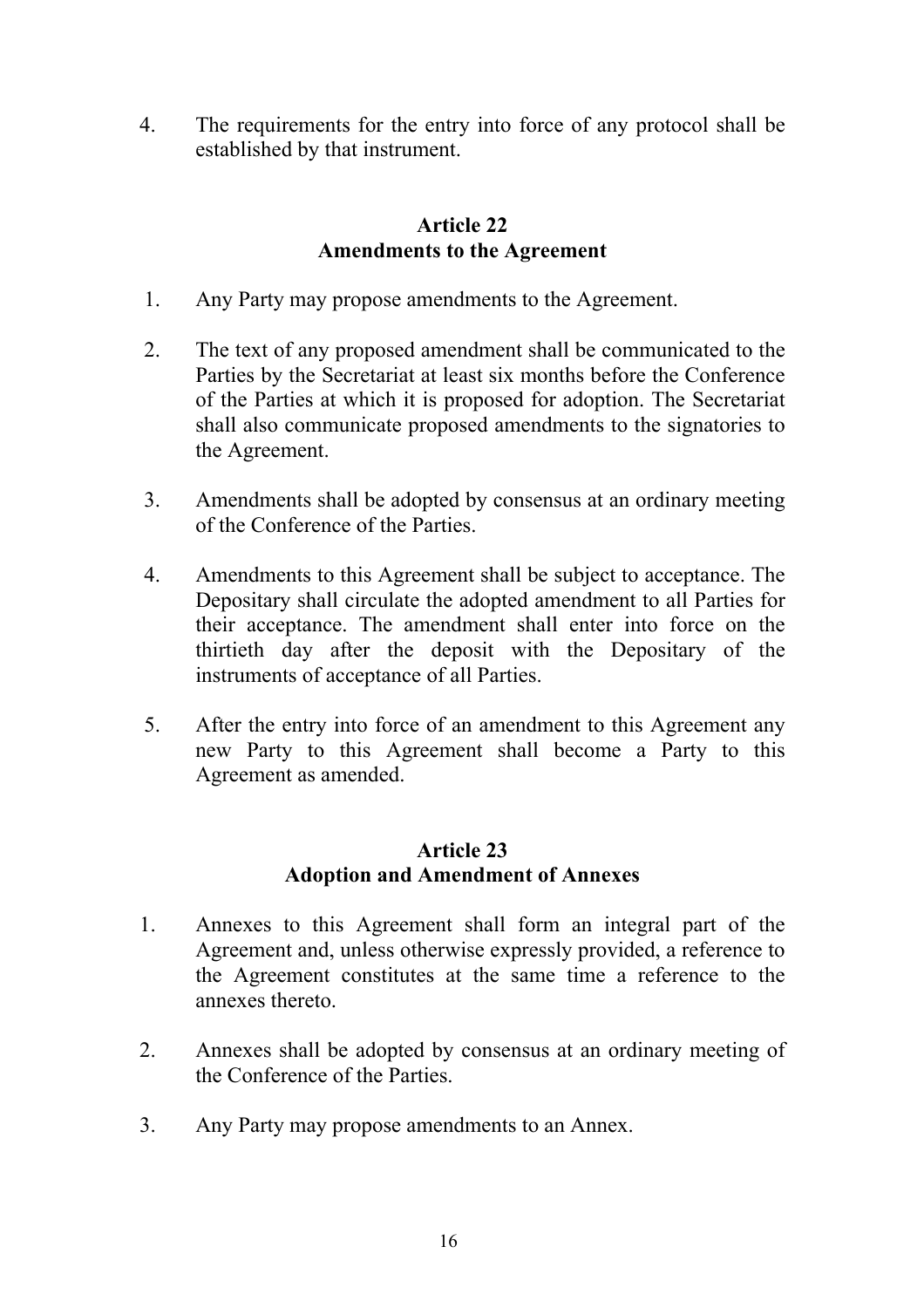- 4. Amendments to an Annex shall be adopted by consensus at an ordinary meeting of the Conference of the Parties.
- 5. Annexes to this Agreement and amendments to Annexes shall be subject to acceptance. The Depositary shall circulate the adopted Annex or the adopted amendment to an Annex to all Parties for their acceptance. The Annex or the amendment to an Annex shall enter into force on the thirtieth day after the deposit with the Depositary of the instruments of acceptance of all Parties.

### **Article 24 Rules of Procedure and Financial Rules**

The first Conference of the Parties shall by consensus adopt rules of procedure for itself and financial rules for the ASEAN Transboundary Haze Pollution Control Fund to determine in particular the financial participation of the Parties to this Agreement.

### **Article 25 Reports**

The Parties shall transmit to the Secretariat reports on the measures taken for the implementation of this Agreement in such form and at such intervals as determined by the Conference of the Parties.

# **Article 26 Relationship with Other Agreements**

The provisions of this Agreement shall in no way affect the rights and obligations of any Party with regard to any existing treaty, convention or agreement to which they are Parties.

### **Article 27 Settlement of Disputes**

Any dispute between Parties as to the interpretation or application of, or compliance with, this Agreement or any protocol thereto, shall be settled amicably by consultation or negotiation.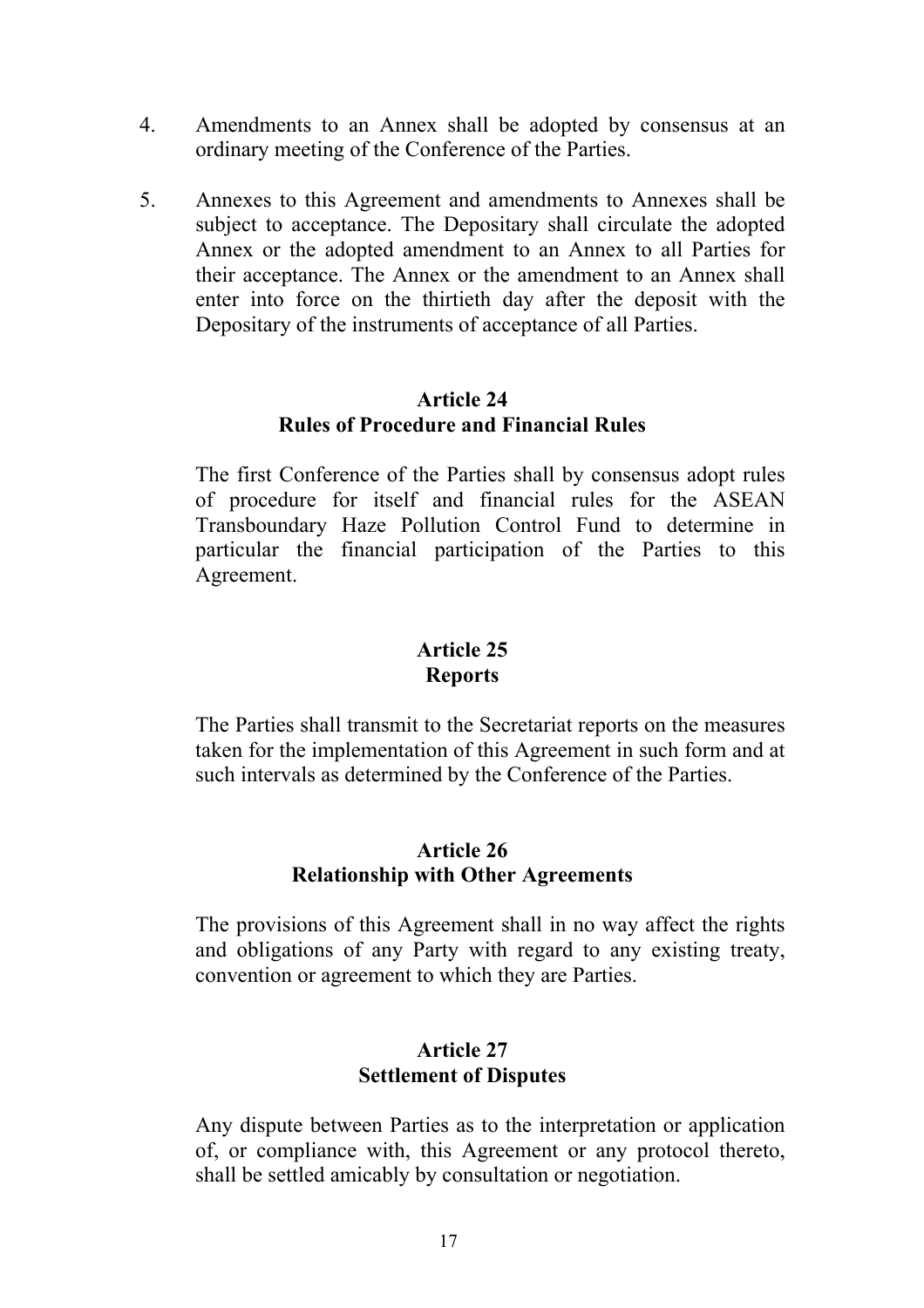#### **PART VI. FINAL CLAUSES**

#### **Article 28**

#### **Ratification, Acceptance, Approval and Accession**

This Agreement shall be subject to ratification, acceptance, approval or accession by the Member States. It shall be opened for accession from the day after the date on which the Agreement is closed for signature. Instruments of ratification, acceptance, approval or accession shall be deposited with the Depositary.

#### **Article 29 Entry into Force**

- 1. This Agreement shall enter into force on the sixtieth day after the deposit of the sixth instrument of ratification, acceptance, approval or accession.
- 2. For each Member State ratifying, accepting, approving or acceding to the Agreement after the deposit of the sixth instrument of ratification, acceptance, approval or accession, the Agreement shall enter into force on the sixtieth day after the deposit by such Member State of its instrument of ratification, acceptance, approval or accession.

#### **Article 30 Reservations**

Unless otherwise expressly provided by this Agreement no reservations may be made to the Agreement.

### **Article 31 Depositary**

This Agreement shall be deposited with the Secretary General of ASEAN, who shall promptly furnish each Member State a certified copy thereof.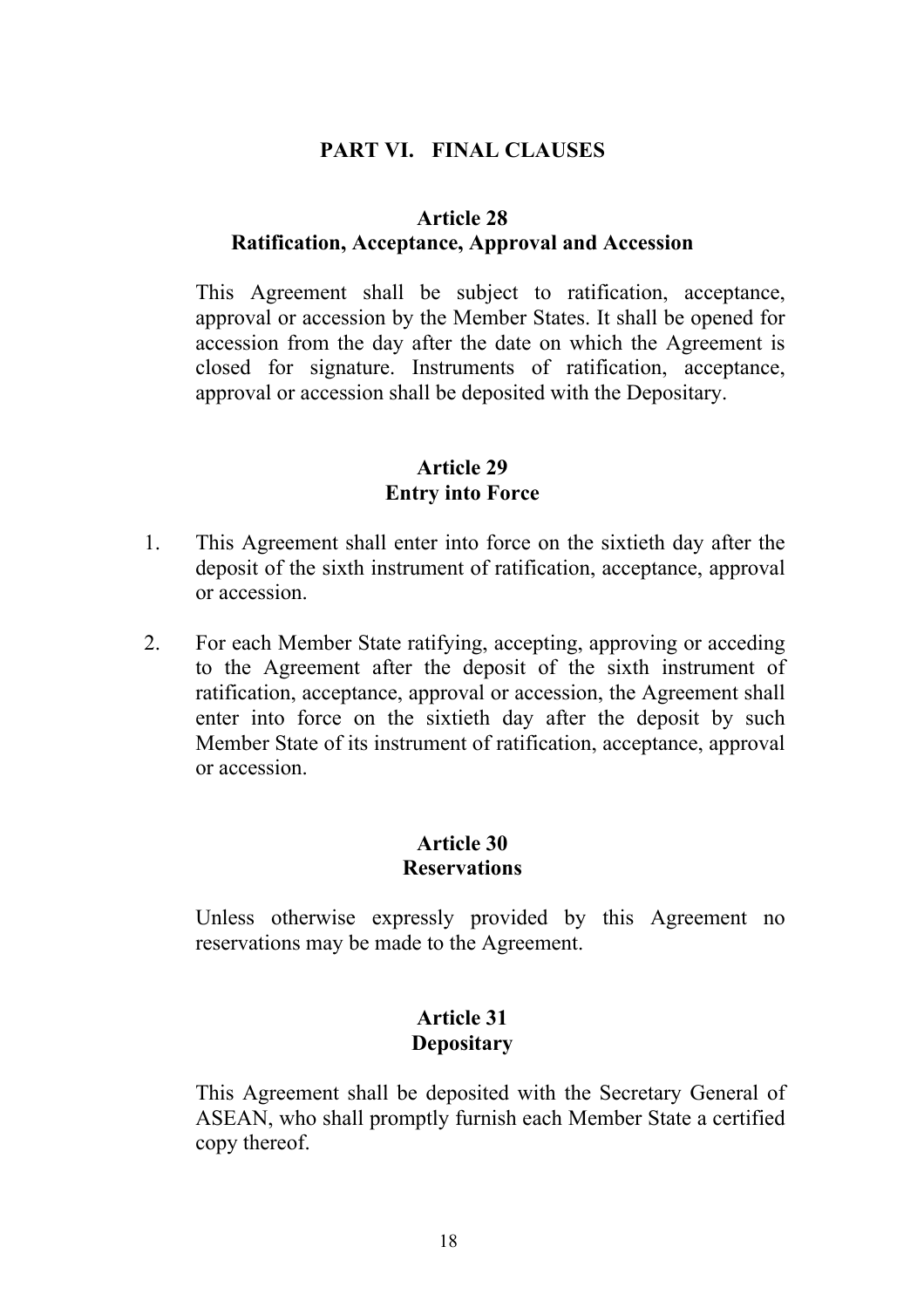## **Article 32 Authentic Text**

This Agreement shall be drawn up in the English language, and shall be the authentic text.

**IN WITNESS WHEREOF** the undersigned, being duly authorised by their respective Governments have signed this Agreement.

Done at **Kuala Lumpur, Malaysia** on the **tenth** day of **June** in the year **two thousand and two**.

For the Government of Brunei Darussalam

JMA

H.E. Dato/Seri Paduka Dr. Awang Haji Ahmad bin Haji Juma Minister of Development

For the Government of the Kingdom of Cambodia

mien

H.E. Mr. Keo Puth Reasmey Ambassador Royal Embassy of the Kingdom of Cambodia in Malaysia

For the Government of the Republic of Indonesia

Ms. Liana Bratasida Deputy Minister for Environment Conservation State Ministry of Environment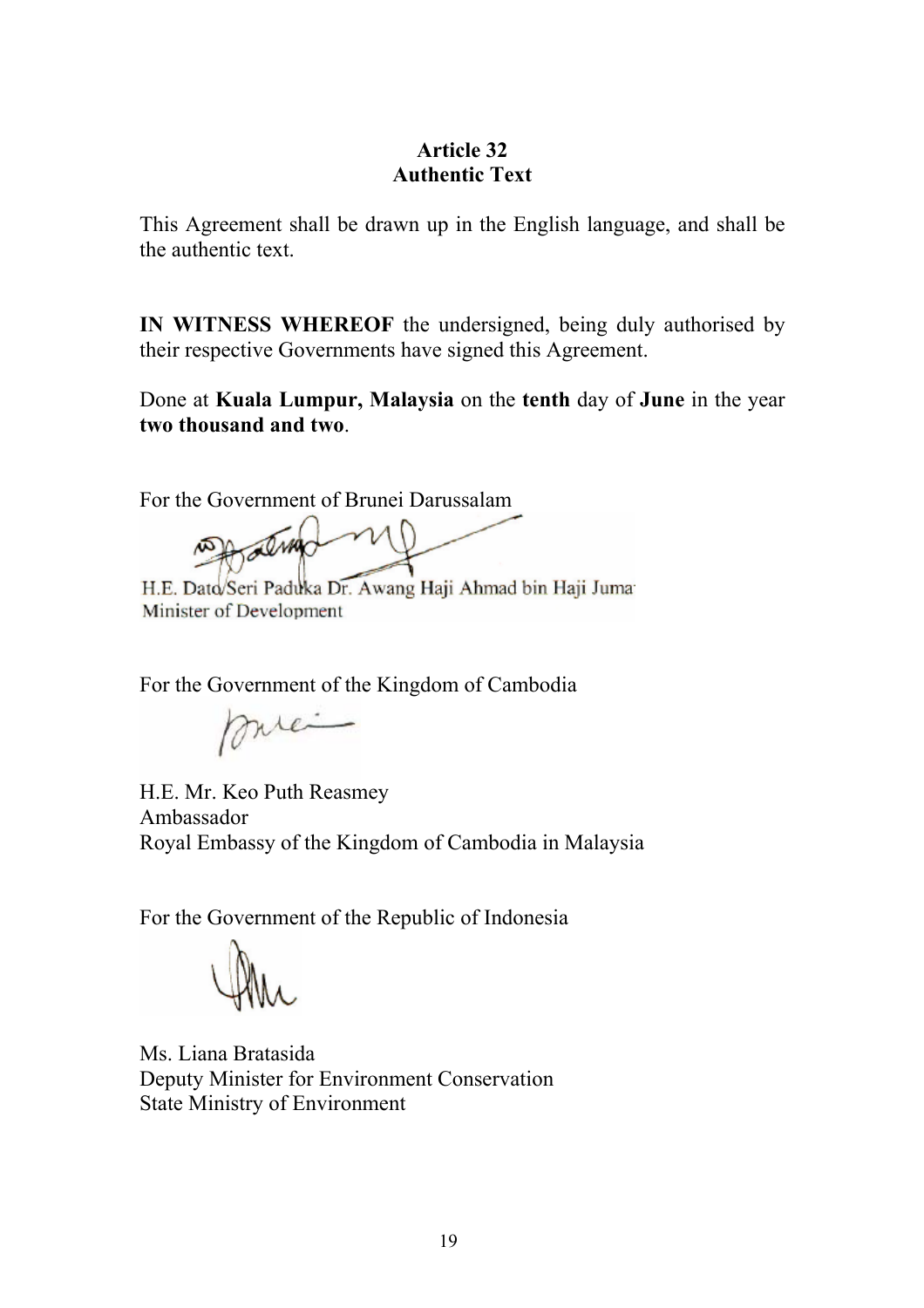For the Government of Lao People's Democratic Republic

H.E. Prof. Dr. Bountiem Phissamay Minister to the Prime Minister's Office Chairman of Science, Technology and Environment Agency

For the Government of Malaysia

H.E. Dato' Seri Law Hieng Ding Minister of Science, Technology and the Environment

For the Government of the Union of Myanmar

Manchenrit,

U Thane Myint Secretary, National Commission for Environmental Affairs Director-General of the Ministry of Foreign Affairs

For the Government of the Republic of the Philippines

H.E. Mr. Heherson T. Alvarez Secretary, Department of Environment and Natural Resources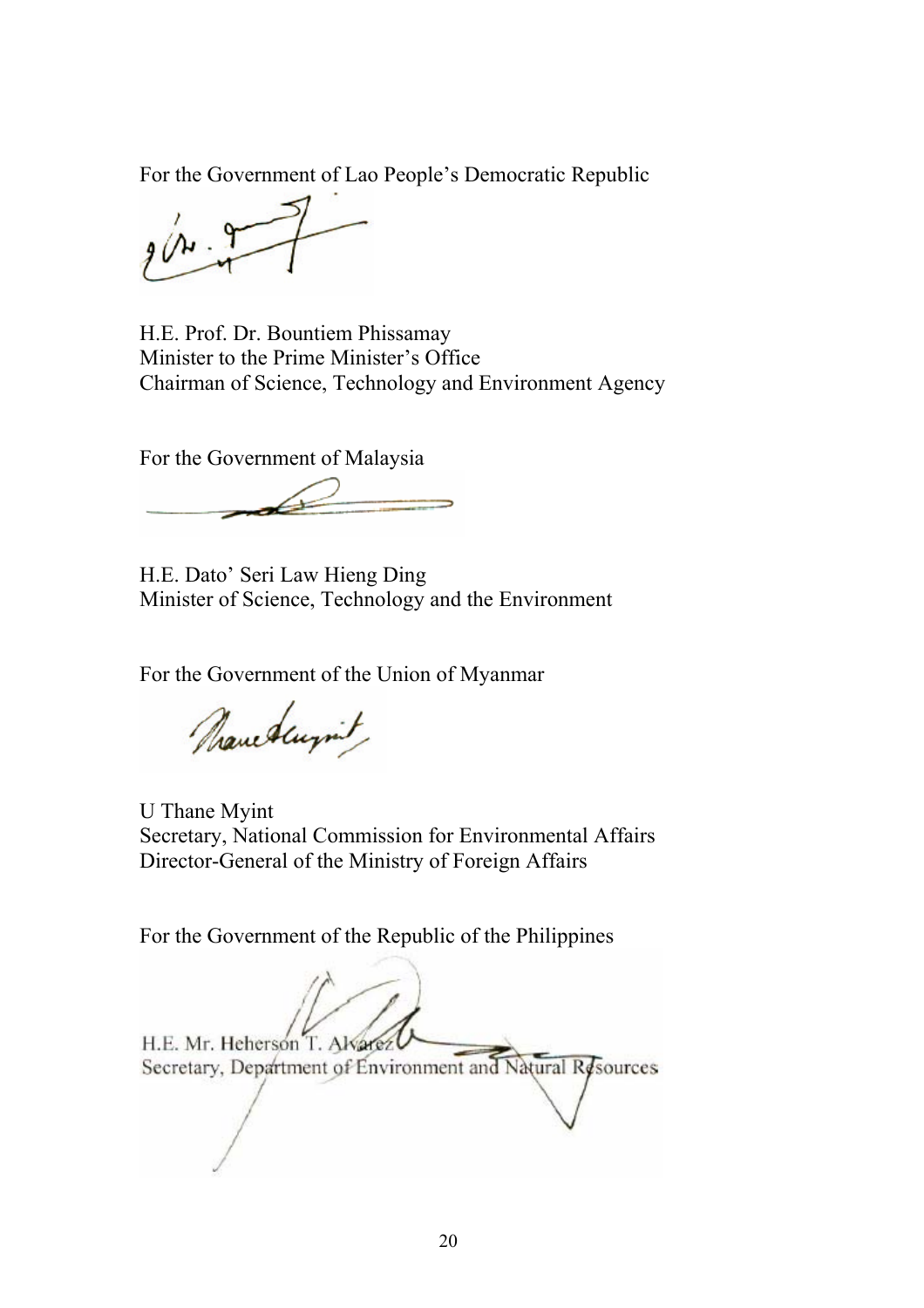For the Government of the Republic of Singapore<br>  $\int$   $\frac{1}{\sqrt{2\pi}}$ 

H.E. Mr. Lim Swee Say Minister for the Environment

For the Government of the Kingdom of Thailand

Hair ?

H.E. Mr. Chaisiri Anamarn Ambassador Extraordinary and Plenipotentiary Royal Thai Embassy in Malaysia

For the Government of the Socialist Republic of Viet Nam

H.E. Mr. Nguyen Van Dang Vice Minister of Agriculture and Rural Development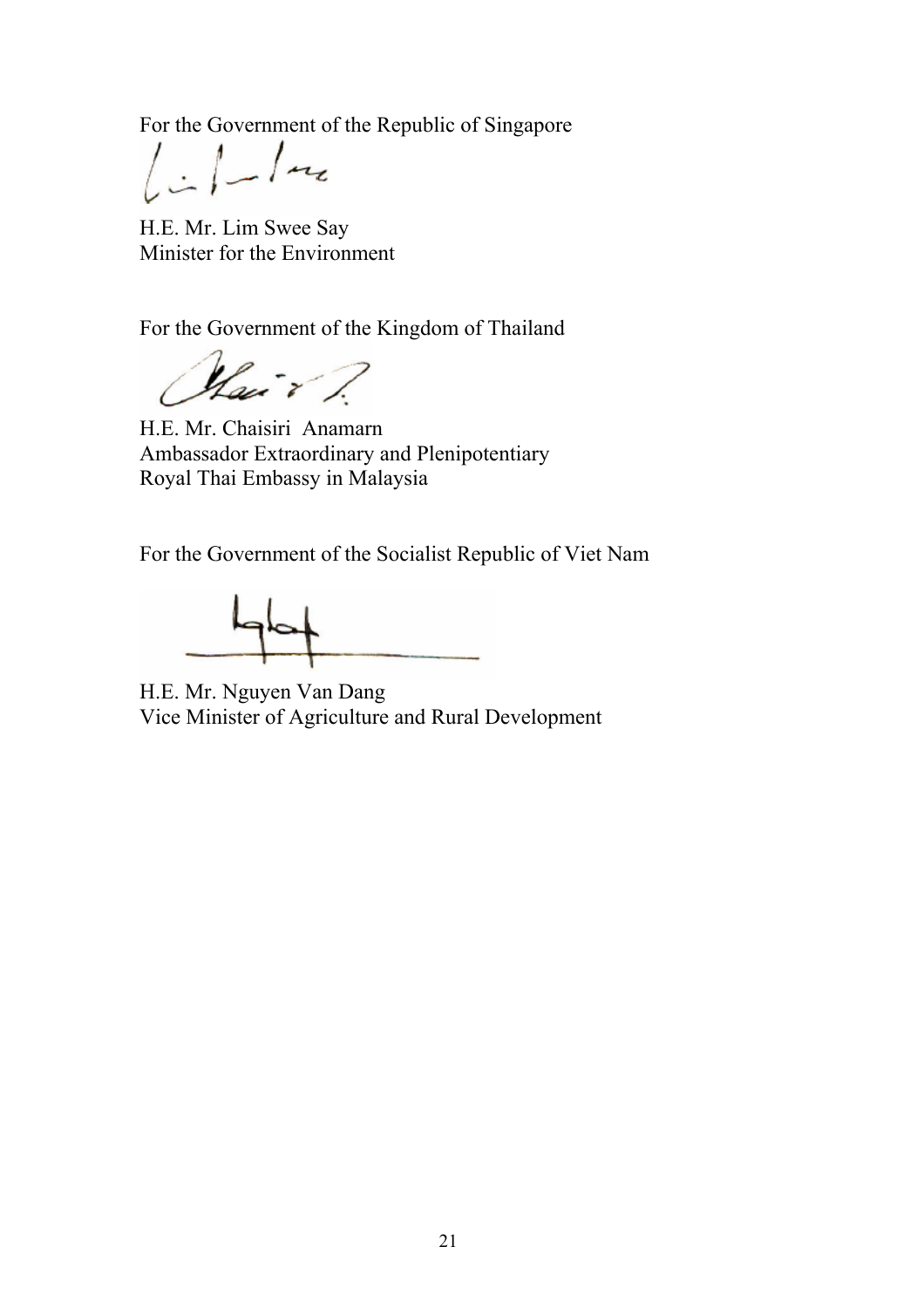## **ANNEX**

### **Terms of Reference of the ASEAN Co-ordinating Centre for Transboundary Haze Pollution Control**

### The ASEAN Centre shall:

- 1. Establish and maintain regular contact with the respective National Monitoring Centres regarding the data, including those derived from satellite imagery and meteorological observation, relating to:
	- a. Land and /or forest fire;
	- b. Environmental conditions conducive to such fires; and
	- c. Air quality and levels of pollution, in particular haze arising from such fires.
- 2. Receive from the respective National Monitoring Centres or Focal Points the data above, consolidate, analyse and process the data into a format that is easily understandable and accessible.
- 3. Facilitate co-operation and co-ordination among the Parties to increase their preparedness for and to respond to land and/or forest fires or haze pollution arising from such fires.
- 4. Facilitate co-ordination among the Parties, other States and relevant organisations in taking effective measures to mitigate the impact of land and/or forest fires or haze pollution arising from such fires.
- 5. Establish and maintain a list of experts from within and outside of the ASEAN region who may be utilised when taking measures to mitigate the impact of land and/or forest fires or haze pollution arising from such fires, and make the list available to the Parties.
- 6. Establish and maintain a list of equipment and technical facilities from within and outside of the ASEAN which may be made available when taking measures to mitigate the impact of land and/or forest fires or haze pollution arising from such fires, and make the list available to the Parties.